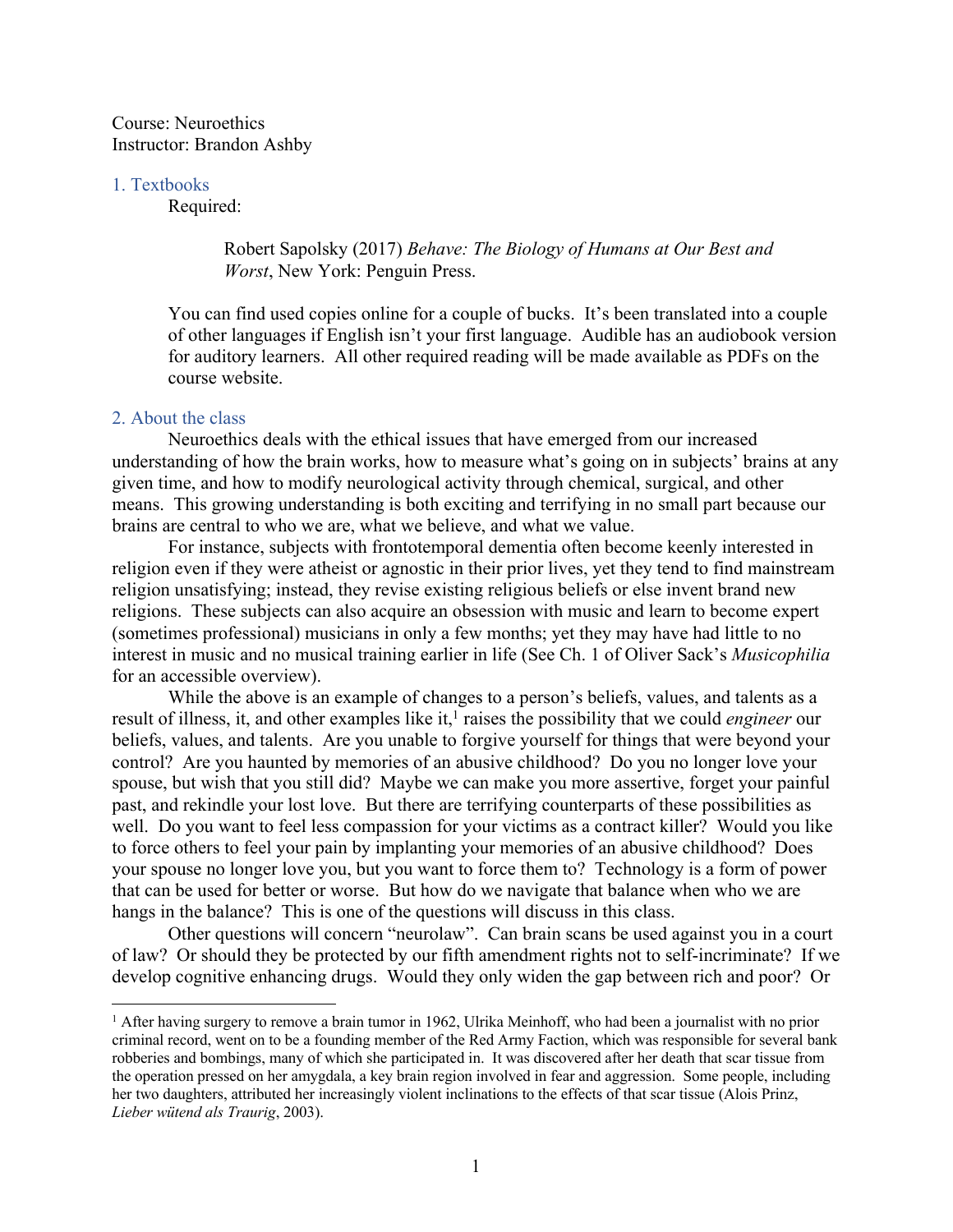could they serve to level the playing field between the intellectual haves and have-nots? What about moral enhancement? If we can make everyone more ethical, should we? What about forcing someone to be more moral if they are convicted of a crime? If these sound like interesting questions, then you should take this class. No prior understanding of neuroscience or philosophy is required.

## 3. Assignments

- Micro-exams, worth 40% of your final grade.
- Essays, worth 50% of your final grade.
- Syllabus quiz, worth 2.5% of your final grade.
- Discussion forum questions, worth 7.5% of your final grade.

## 3.1 Micro-exams:

You will have a micro-exam every week. Micro-exams can cover any course material (lectures, readings, in-class discussions) presented in the last four weeks of the course. You will have two attempts to take each micro-exam. You will receive the highest score of your two attempts. I drop your two lowest micro-exam scores. Micro-exams will be worth 40% of your final grade. Micro-exams will be administered online via the course website. You will be able to see what questions you got wrong on a micro-exam, but you will not be told the answers to the questions.

## 3.2 Essays:

You will have three essays over the course of the term. Each will be 2500 words in length. You will have the option of submitting a draft of each paper before you submit it for a final grade. The essays are worth 50% of your final grade and are evenly weighted.

I do not drop any essay scores. However, if you are satisfied with the grade that you receive on your first two essays, then you have the option of applying your combined score on your first two essays to your third essay. In other words, do well-enough on your first two essays and you don't have to do the third. I do this to encourage you to work hard on your first two essays and polish them.

## 3.3 Syllabus quiz:

You will have a quiz on the syllabus and the structure of the course at the end of your first week of term. It is worth 2.5% of your final grade.

## 3.4 Discussion forum questions:

The class will be divided into two groups. You'll get your group number on the first day of class. For every reading, one of the two groups will be required to post or upvote three questions about that reading on the course website. Discussion forum questions will be worth 7.5% of your final grade. Your questions must be uploaded before 11:59PM the day before we discuss that reading in class. Your questions will be listed anonymously. Only I will be able to see your names attached to the questions. So, do not worry about asking "dumb" questions in front of the other students.

### 4. Course Schedule

Note: required assignments are red and underlined. Optional assignments are blue and italicized.

### Week 1: Obligatory first week what-is-*x* stuff (where  $x =$  neuroethics)

Roskies, A. (2002) 'Neuroethics for the new millennium', *Neuron*, 35(1): 21-23.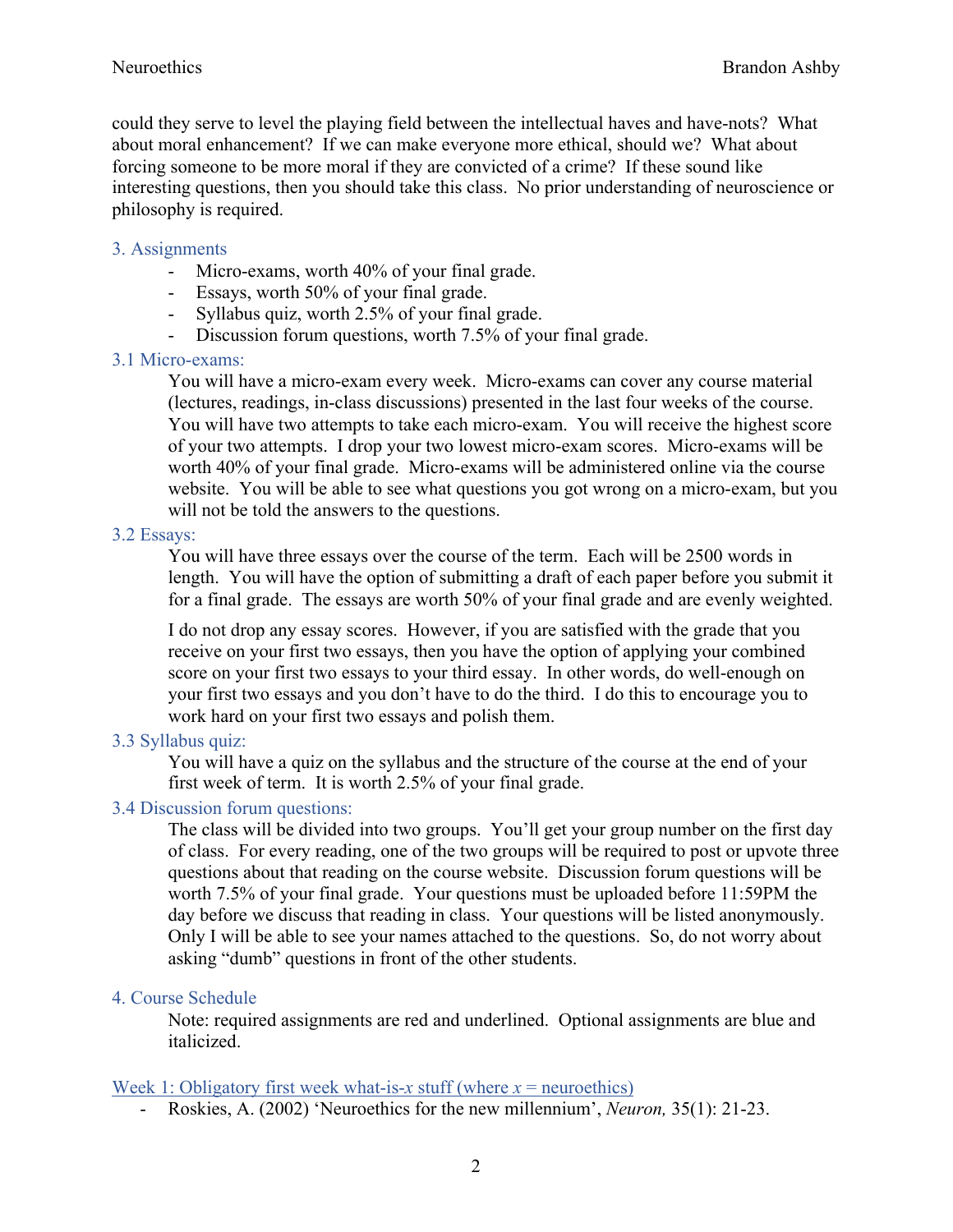- Farah, M. & Wolpe, P. R. (2004) 'Monitoring and Manipulating Brain Function: New Neuroscience Technologies and Their Ethical Implications' *Hastings Center Report*, 34(3): 35-45.
- Buchanan, A. (2004) 'Responsible biology', *BioScience*, 54(4): 331-336.
- Chian, T. (2002) 'Liking what you see: A documentary' in T. Chiang (Au.) *Stories of Your Life and Others*. Orb Books. Pp. 237-274.
- Micro-exam 1
- Syllabus quiz

Weeks 2-3: The neuroscience, genetics, and socialization of human moral behavior. Or why do we often help strangers but sometimes commit genocide?

- Week 2: Chs. 2, 4, and 8 of Sapolsky, R. (2018) *Behave: The Biology of Humans at our Best and Worst*, Penguin. Pp. 21-80, 99-136, 223-265
- Recommended but optional: Appendices 1-3 of Sapolsky, R. (2018) *Behave: The Biology of Humans at our Best and Worst*, Penguin.
- Micro-exam 2
- Week 3: Chs. 9 and 11 of Sapolsky, R. (2018) *Behave: The Biology of Humans at our Best and Worst*, Penguin. Pp. 266-326, 387-424
- Recommended but optional: Ch 10. of Sapolsky, R. (2018) *Behave: The Biology of Humans at our Best and Worst*, Penguin. Pp. 327-386
- Micro-exam 3

Week 4: Is it better to be better? Enhancement, Part 1

- Sandel, M. (2004) "The case against perfection" *The Atlantic*, 1-10.
- Ch. 5 of Buchanan, A. (2011) *Better than Human: The Promise and Perils of Biomedical Enhancement*, Oxford: OUP. Pp. 102-132
- Greely, H., Sahakian, B., Harris, J. *et al.* 'Towards responsible use of cognitiveenhancing drugs by the healthy.' *Nature* **456,** 702–705 (2008).
- Cooper, P. (2009) 'Education in the age of Ritalin' in D. Rees & S. Rose (eds.) *The New Brain Sciences: Perils and Prospects*, Cambridge: Cambridge University Press. pp. 249- 262.
- Micro-exam 4

Week 5: Trying on a new pair of genes: Genetic enhancements for a new generation?

- Steinbock, B. (2008) 'Designer babies: choosing our children's genes', *The Lancet* 372(9646): 1294-1295
- Cooper, N. J., & Hampton, S. J. (2007) 'Reproductive technology in the context of reproductive teleology' *Bulletin of Science, Technology, and Society* 27(6): 498-505.
- Chs. 2 & 4 of Kittay, E. (2019) *Learning From my Daughter*, Oxford: OUP. Pp. 25-54 & 77-103
- Watch *Gattica* (1997)
- Micro-exam 5
- *Optional draft of first essay is due*

Week 6: When to be the bigger species: Moral enhancement

- Earp, B. D., Douglas, T., and Savulescu, J. (2017) 'Moral neuroenhancement' in L. S. M. Johnson and K. S. Rommelfanger (eds.) *The Routledge Handbook of Neuroethics*, London: Routledge.
- Focquaert, F., Schermer, M. (2015) 'Moral enhancement: Do means matter morally?', *Neuroethics*, 8(2): 139-151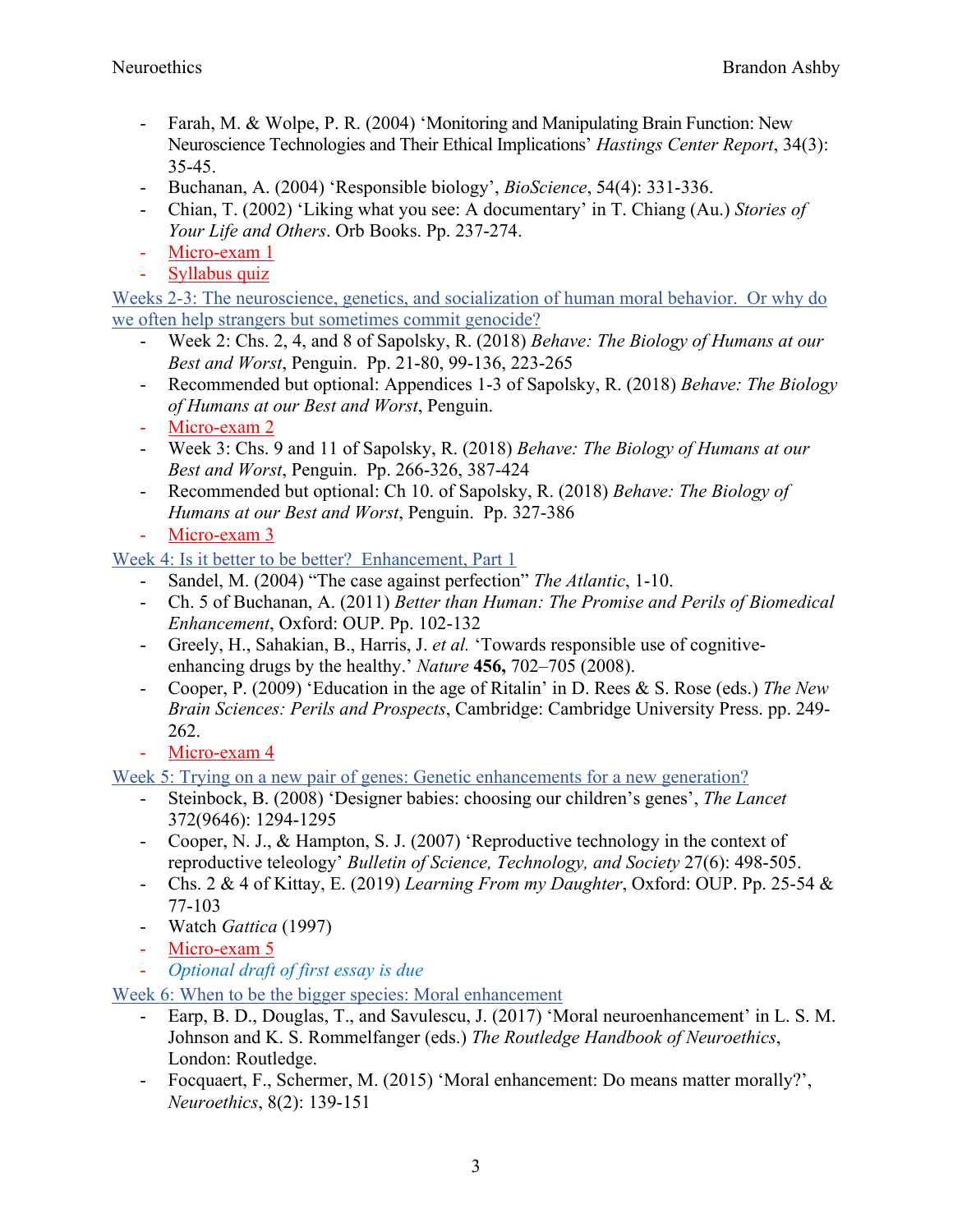- Person, I. and Savulescu, J. (2010) 'Moral transhumanism', *Journal of Medicine and Philosophy*, 35(6): 656-669.
- Micro-exam 6

Week 7: Do you ever feel like you're three pounds of electric meat? The brain and personal identity

- Jecker, N. S., & Ko, A. L. (2017) 'Is that the same person? Case studies in neurosurgery,' *AJOB Neuroscience*, 8(3): 160-170.
- Strohminger, N., & Nichols, S. (2015) 'Neurodegeneration and identity', *Psychological Science*, 26(9): 1469-1479.
- Tobia, K. (2016) 'Personal identity, direction of change, and neuroethics', *Neuroethics*, 9(1): 37-43.
- Micro-exam 7
- First essay is due

Week 8: Just be yourself: Authenticity and enhancement

- Jebari, K. (2013) 'Brain machine interface and human enhancement an ethical review' *Neuroethics* 6(3): 617-625.
- Kraemer, F. (2013) 'Me, myself, and my deep brain implant: deep brain implant raises questions of personal authenticity and alienation' *Neuroethics*, 6: 483-497.
- Kraemer, F. (2013) 'Authenticity or Autonomy? When deep brain simulation causes a dilemma,' *Journal of Medical Ethics*, 39(12): 757-760.
- Micro-exam 8

Week 9: Remember when?

- Erler, A. (2011) 'Does memory modification threaten our authenticity?' *Neuroethics*, 4(3): 235-49.
- Watch *Eternal Sunshine of the Spotless* Mind (2004)
- Micro-exam 9
- *Optional draft of second essay is due*

Week 10: Silent speech: Neuroimaging in coma, minimal consciousness, persistent vegetative state, and locked-in syndrome

- Watch *The Diving Bell and the Butterfly* (2007)
- David, F., & Truog, R. D., (2017) 'The problem with fixating on consciousness in disorders of consciousness'
- Abbott, M., & Peck, S. (2017) 'Emerging ethical issues related to the use of braincomputer interfaces for patients with total locked-in syndrome,' *Neuroethics*, 10(2): 235- 242.
- Micro-exam 9

# Week 11: Implicit Bias

- Kelly, D. and Roeddert, E. (2008) 'Racial cognition and the ethics of implicit bias' *Philosophy Compass*, 3(3): 522-540.
- Greenwald, A.G., Banaji, M. R. (1995) 'Implicit social cognition: attitudes, self-esteem, and stereotypes' *Psychological Review*, 102(1): 4-27.
- Machery, E. and Faucher, L. (2005) 'Why do we think racially?' in H. Cohen and C. Lefebvre (eds.) *Handbook of Categorization in Cognitive Science*, Orlando, FL: Elsevier. Pp. 1010-1035.
- Micro-exam 11
- Second essay is due